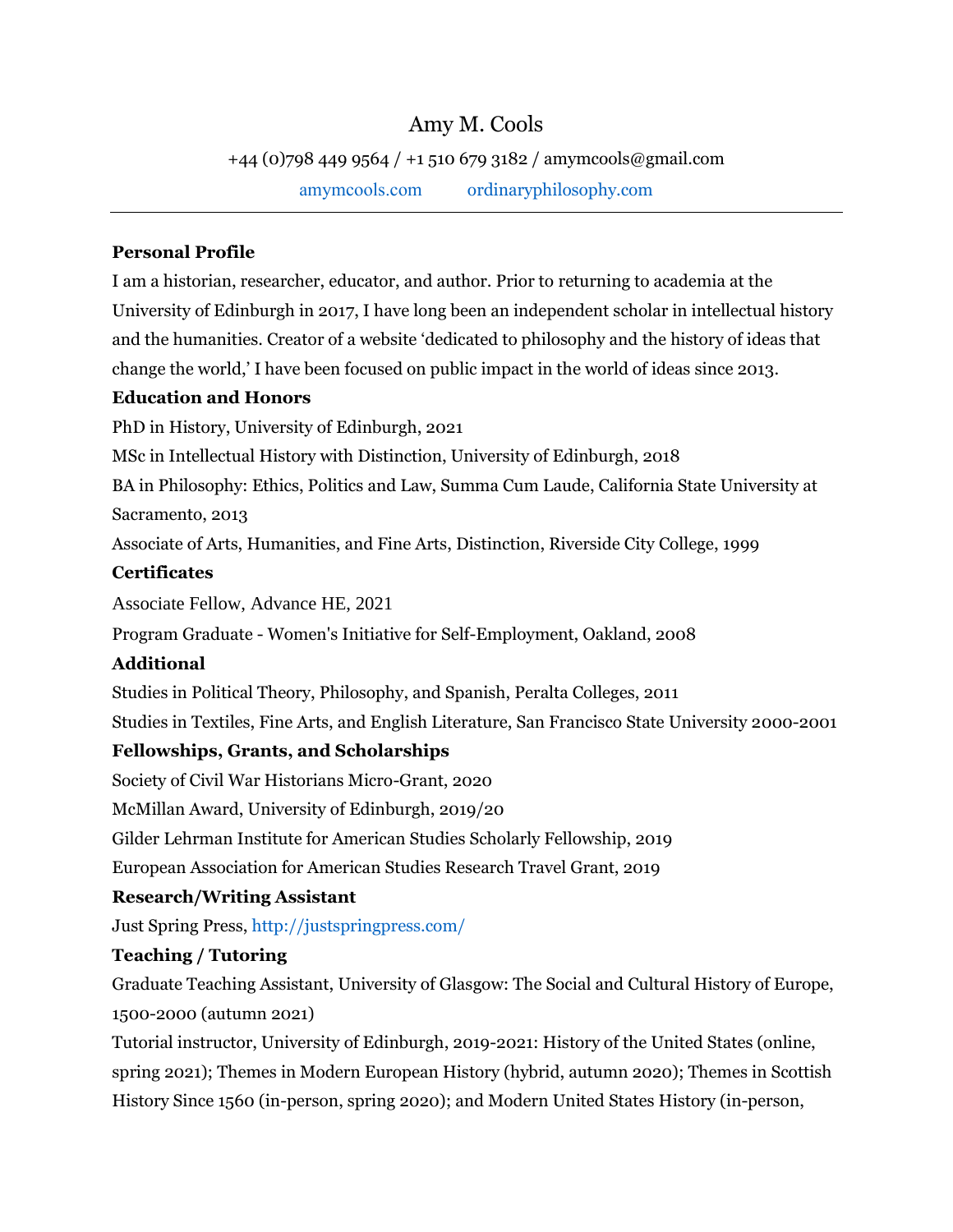#### autumn 2019)

Writing Centre Tutor, Riverside City College, CA, USA, academic year 1998-99

#### **Research Interests**

James McCune Smith and his 19th-century transatlantic world; history of abolitionist and human rights movements of the late eighteenth to mid nineteenth century; history of ideas and philosophy, especially early modern to modern; history of science and medicine; special topics in U.S. history. My biographical research and writing have also focused particularly on Frederick Douglass; Margaret Sanger; Thomas Paine; David Hume; and Joan of Arc, among others.

#### **Writings**

### Published

- 'Remaking the republic: black politics and the creation of American citizenship' (Book review), *Intellectual History Review* (24 Mar 2022), <https://doi.org/10.1080/17496977.2022.2047328> - ['James McCune Smith and Glasgow: A Scholar's Transatlantic Journey, 1821-1837,](https://www.gla.ac.uk/research/az/slavery/news/headline_815417_en.html)' Beniba Centre for Slavery Studies, University of Glasgow, 17 October 2021

- 'Roots: Tracing the Family History of James McCune and Malvina Barnett Smith, 1783-1937,' Parts 1-3, *Journal of the Afro-American Historical and Genealogical Society*, Vol. 37 (2020)

- 'James McCune Smith Predicted African American Preeminence in United States Art and Culture' in 'A New Dawn of Freedom' special issue for *Kalfou: A Journal of Comparative and Relational Ethnic Studies*, Vol. 7 No. 1 (2020)

- 'Roots: Tracing the Family History of James McCune and Malvina Barnett Smith' (summary), *AAHGS News: The Bi-Monthly Newsletter of the Afro-American Historical & Genealogical Society*, September/October 2020

- ['Paine on Basic Income and Human Rights,](http://thomaspaine.org/paine-on-basic-income-and-human-rights.html)' Thomas Paine National Historical Association website, 30 March 2016

- ['Science & Philosophy: A Beautiful Friendship,](https://philosophynow.org/issues/109/Science_and_Philosophy_A_Beautiful_Friendship)' *Philosophy Now*, Issue 109, Aug./Sep. 2015

- [Ordinary Philosophy:](http://www.ordinaryphilosophy.com/) Self-published historical, philosophical, and other essays, 2013-present

#### Unpublished

"The Life and Work of James McCune Smith (1813-1865)," PhD thesis 2021

"Frederick Douglass and His Scottish Influences" MSc thesis 2018

### **Media**

"James McCune Smith's matriculation at UoG and his medical activism" (documentary), Beniba Centre for Slavery Studies, University of Glasgow, 19 April 2022.

[https://www.gla.ac.uk/research/az/slavery/news/headline\\_847051\\_en.html.](https://www.gla.ac.uk/research/az/slavery/news/headline_847051_en.html)

### **Conferences, Papers Delivered**